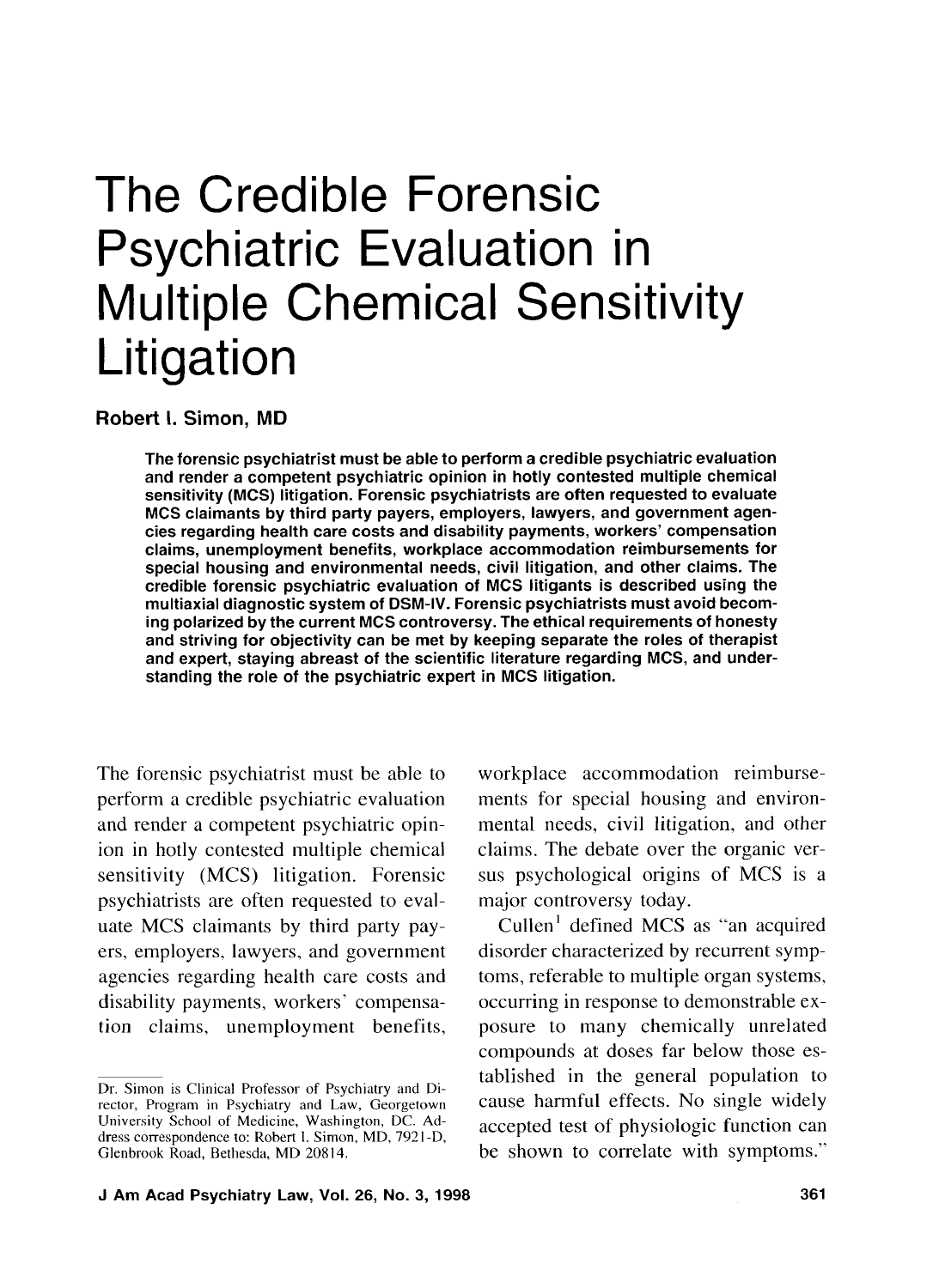## **Table 1 MCS Criteria<sup>a</sup>**

- Acquired in relation to some documentable environmental exposure(s), insult(s), or illness(es)
- Symptoms involve more than one organ system
- Symptoms recur and abate in response to predictable environmental stimuli
- Symptoms are elicited by exposure to chemicals of diverse structural classes and toxicologic modes of action
- Symptoms elicited by exposures to chemicals that are demonstrable but in low concentrations
- Exposures that elicit symptoms must be very low, several standard deviations below the "average" exposures known to cause adverse human responses
- No single widely available test of organ system function can explain the symptoms

"Adapted from M. R. Cullen.'

cullen' described seven major criteria for the diagnosis of MCS, listed in Table 1. Cullen candidly states, ". . . the MCS designation with its above case definition is but one early attempt at a classification" whose "biologic homogeneity and integrity of MCS itself is purely conjectural at present."

Clinical ecology is premised on a belief that MCS results from repeated small exposures or a single high exposure to a wide variety of environmental agents with sensitive persons, causing multisystem organ abnormalities. $2$  The sensitized person becomes intolerant to many synthetic chemicals found in everyday life. The manifestation of adverse reactions

depends upon the tissue or organ afflicted, the nature of the toxin, individual susceptibility, time length of exposure, totality and synergism of other body stressors, and deranged metabolism from the initial insults. $3$ 

Gots,<sup>4</sup> on the other hand, observes that "MCS is a clinical phenomenon in which a patient experiences a wide variety of subjective symptoms in conjunction with low level chemical exposures either real or perceived." Gots refers to MCS as a phenomenon, not a disease, because there are potentially too many causes and no underlying characteristic or cause to fulfill the necessary criterion of a disease. Many MCS claimants have current or past psychological symptoms and psychiatric disorders.

Witorsch et al.,<sup>5</sup> in a series of 61 cases of MCS defined by the Cullen criteria, found that their research "suggests that MCS is best characterized as a manifestation of one of several primary psychiatric disorders that involve somatization as a psychopathologic mechanism. The Cullen criteria, in fact, describe an essentially psychiatric condition." Cullen acknowledges that MCS patients defy traditional diagnostic approaches and "most if not all will meet DSM-111 criteria for some form of somatoform or psychosomatic illness."' MCS has defied definitive diagnosis since Cullen first established tentative diagnostic features for this alleged disorder.

Davidoff and  $Fogart^6$  counter the psychogenic origin argument by providing alternative hypotheses to explain the high prevalence of psychotic disorders and conditions found in individuals diagnosed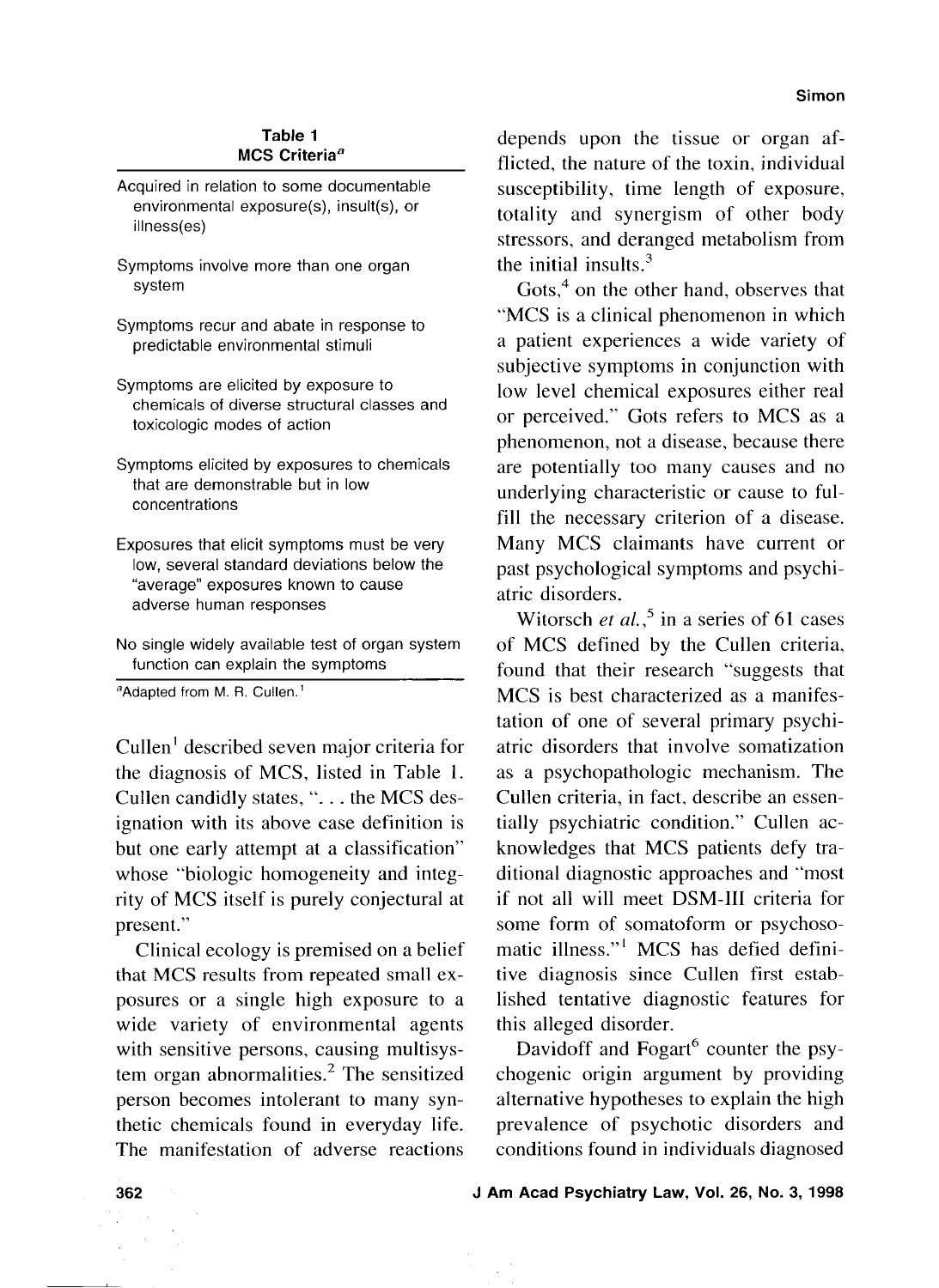with MCS. The simplest explanation they offer is that an emotional disorder is caused by the chemical exposure.

Forensic psychiatrists who are retained in toxic chemical litigation generally encounter two types of cases.<sup>7</sup> In traditional toxic tort cases, the plaintiff alleges physical and psychological damages resulting from exposure to a specific chemical compound. The alleged toxic response and subsequent symptoms bear a doseresponse relationship to the level of exposure. The relationship between a significant exposure to either a single compound or a chemical group and a replicable symptom complex should be demonstrable or identifiable.<sup>8</sup> Generally, these cases allege that neurotoxicity develops from exposure to chemical agents that directly affect brain function.<sup>9</sup> Traditional toxic tort cases may stand alone, overlap, or be part of a MCS claim.

In MCS cases, no typical dose-response relationship exists between the alleged exposure to the noxious chemical compound and the plaintiff's manifold physical and psychological reactions. A low level of exposure to the offending chemical agent is claimed to produce a disabling pathophysiologic response. The afflicted individual also reacts at low levels to a wide variety of other chemical substances. These may include "indoor pollutants," common allergens, grooming products such as perfumes and hair sprays, household and commercial cleaning products, dusts, food, paint products, pesticides, detergents, tobacco smoke, volatile organic compounds, vehicle exhausts, and an almost endless list of other substances and products found in everyday living. Allergy or immunotoxicity or both have been suggested as the pathophysiologic mechanisms.<sup>10</sup> Currently, neurotoxicity and porphyria are advanced as the underlying mechanisms. $^{11}$ 

MCS litigation is often difficult and taxing for the forensic psychiatrist because of the uncertainties surrounding this diagnosis and the usually extreme contentiousness of the parties in litigation. The forensic psychiatrist must be able to conduct a credible examination for either the plaintiff or the defense amid the usual rancor of the contending parties. Taking sides in the MCS controversy will likely erode the forensic psychiatrist's credibility and lead to the marginalization of her or his opinions. The forensic psychiatrist must be informed and guided by a knowledge of the scientific literature regarding MSC.

## **The Credible Forensic Psychiatric Evaluation**

The DSM-IV $^{12}$  provides a multidimensional format for a credible psychiatric examination of litigants in toxic cases. Although DSM-IV was created primarily for clinicians who treat patients, it has found applicability in psychic injury litigation as well. DSM-IV contains the warning, "When the DSM-IV categories, criteria, and textual descriptions are employed for forensic purposes, there are significant risks that diagnostic information will be misused or misunderstood. These dangers arise because of the imperfect fit between the questions of ultimate concern to the law and the information contained in a clinical diagnosis." However, the caveat goes on to say, "when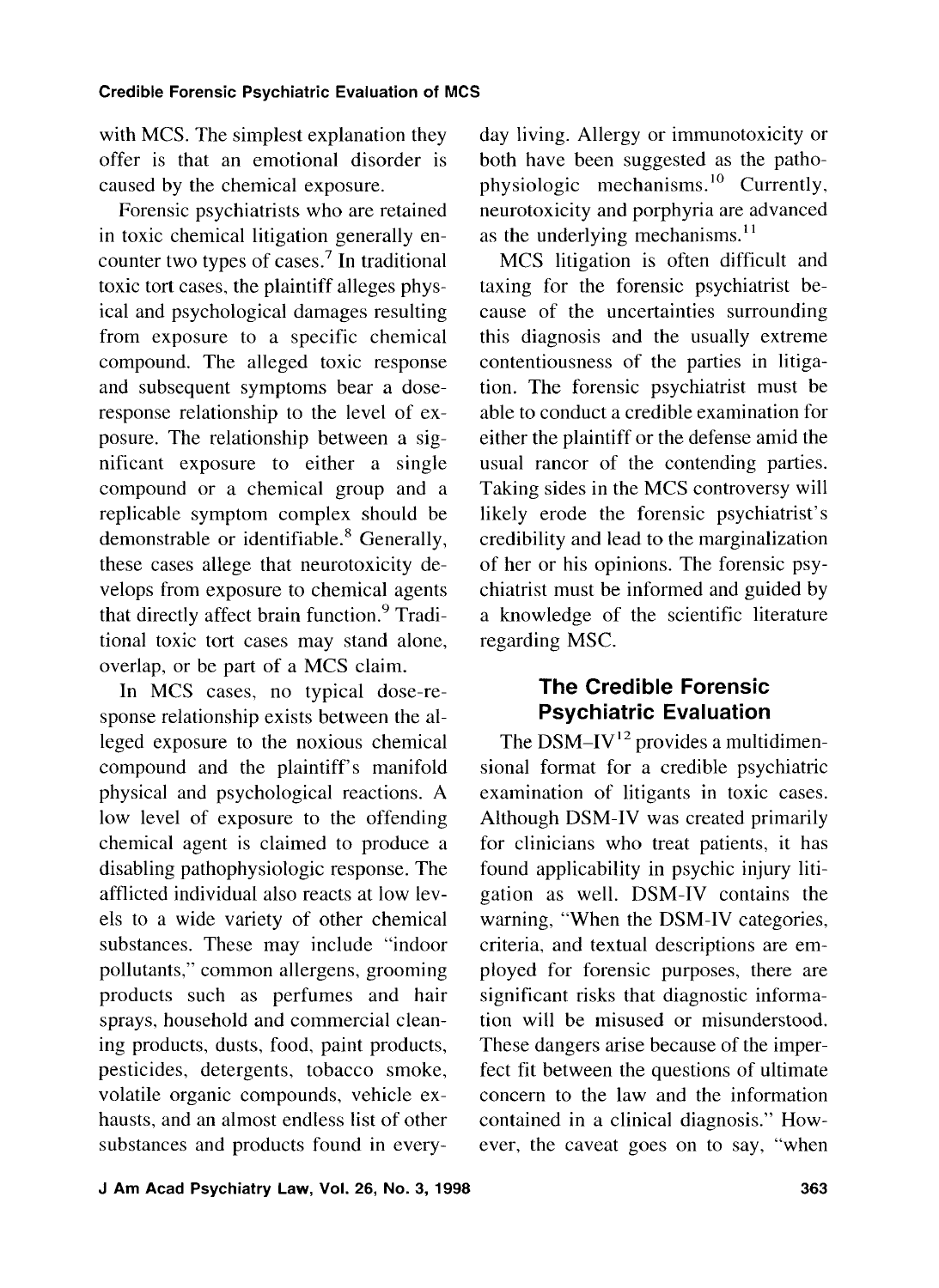used appropriately, diagnosis and diagnostic information can assist decision makers in their determinations".<sup>13</sup> Attorneys have a tendency to use DSM-IV in a literal, cookbook-style fashion. To prove useful in litigation, the DSM-IV multiaxial format must be informed by clinical knowledge, training, and experience.

The DSM-IV multi-axial system forms the backbone of a comprehensive psychiatric evaluation. The five axes discussed below refer to important sectors of information. Although most psychiatrists are familiar with the systematic approach to psychiatric evaluation in DSM-IV, it is remarkable how infrequently it is applied in litigation.

*Axis I: Clinical Disorders and Other conditions That May Be a Focus of Clinical Attention* Axis I psychiatric diagnoses are made regularly by nonpsychiatric physicians, nonmedical mental health professionals, and psychiatrists who are treating or evaluating litigants. Generally, anxiety, depression, and sonatization are the most common psychiatric symptoms found in MCS litigants.14 Recent studies suggest that a number of MCS patients may have panic disorder and symptoms of acute hyperventilation.15 In traditional toxic tort cases, psychic injury may be the major damage claim such as in "cancerphobia" claims.<sup>16</sup> Usually, however, psychic injury claims among MCS litigants are important but are considered by plaintiffs to be secondary to the alleged physical injuries. Litigants alleging toxic chemical injury are generally very resistant to considering psychological issues as causing part of or all of their difficulties. Accordingly, the examiner should always start by asking the litigant about current problems caused by the alleged toxic exposure rather than beginning by asking "tell me about yourself."

The hallmark of a poorly performed forensic psychiatric evaluation is the failure to carefully investigate the litigant's past psychological history. Litigation can divert the examiner's clinical focus so that it bgcomes fixed solely on the litigant's current symptoms, as if the litigant's life began with the litigation. In Carlin v. RFE Industries,  $Inc.$ <sup>17</sup> the plaintiff failed to disclose a long history of treatment for many of the currently alleged symptoms of MCS. Preexisting psychiatric disorders or conditions are commonly found in the histories of MCS litigants. In one study, a history of anxiety and depressive disorders predating workplace exposure to chemicals was a stronger predictor developing an environmental illness. $^{18}$ 

The forensic psychiatrist must also have sufficient time to perform a credible psychiatric examination. Arbitrarily imposed time limits are inimical to a full exploration of all five evaluation axes. The examinee may need to be scheduled for separate sessions in order not to fatigue the examinee as well as to develop a task-specific working alliance.<sup>19</sup> The presence of third parties can interfere with the conduct of a credible psychiatric examination.<sup>20</sup> Because of the highly subjective nature of MCS symptoms, the forensic psychiatric examiner must obtain information from collateral sources. All current and past medical and psychiatric records need to be obtained. If possible,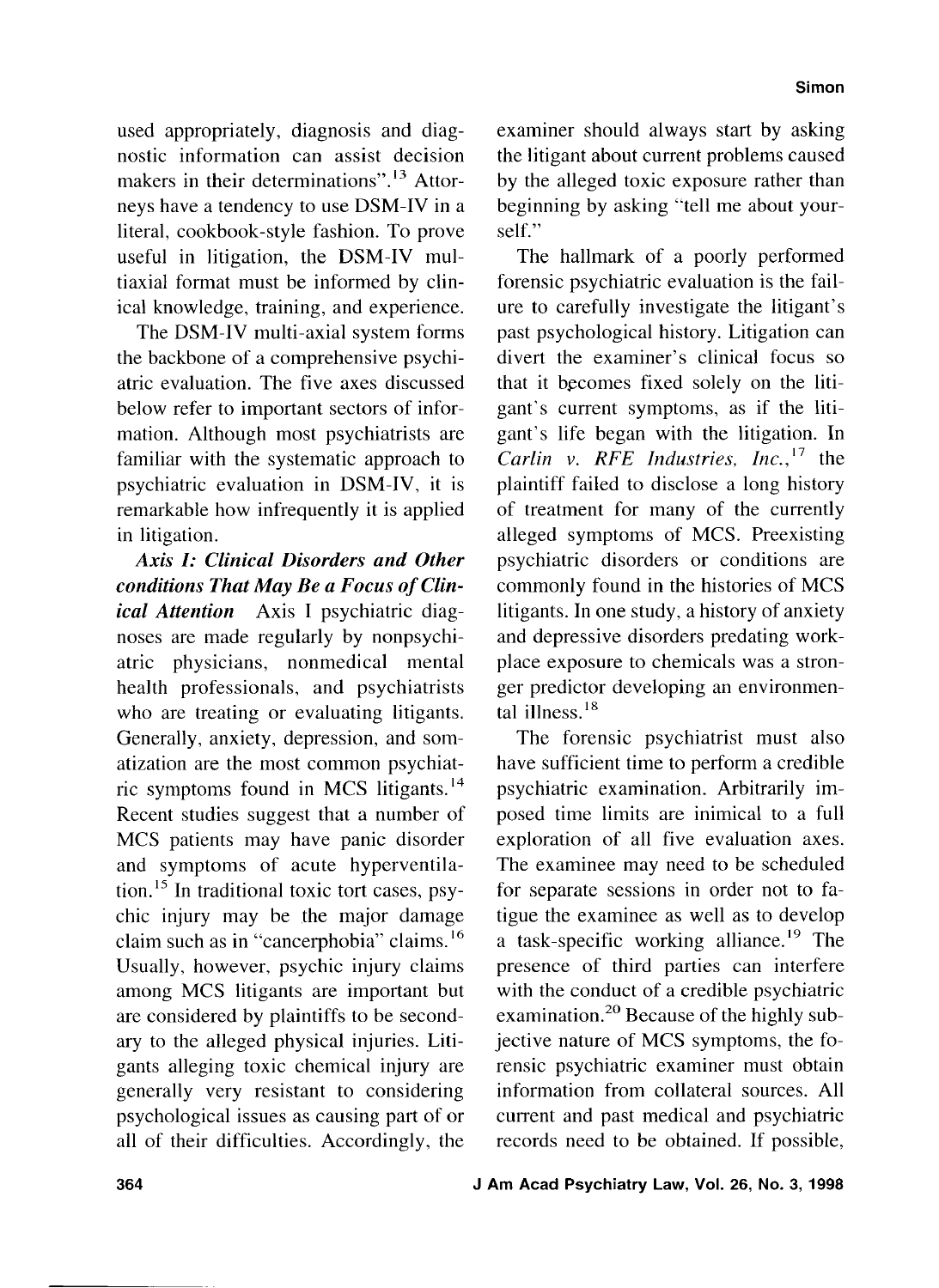## **Credible Forensic Psychiatric Evaluation of MCS**

the examiner should talk to others who know the litigant. Also, the forensic psychiatrist must be clinically alert for the possibility of any symptom manipulation by the litigant. In MCS litigation. rather than symptom magnification the litigant may consciously deny or minimize the presence of a prior mental disorder or symptoms.

Axis I diagnoses commonly found during a forensic examination in MCS litigation include somatization disorder (formerly referred to as hysteria or Briquet's syndrome), mood and anxiety disorders, and adjustment disorders. Often, the forensic examiner finds symptoms of emotional distress that do not rise to the level of a diagnosable psychiatric disorder. The examiner should not attempt to force these symptoms into a DSM-IV psychiatric diagnosis. Describing the litigant's emotional distress symptom is usually sufficient. Running "fast and loose" with psychiatric diagnoses will undermine the credibility of the forensic psychiatrist. Table 2 lists some of the "typical" characteristics of MCS litigants. For the forensic psychiatrist, however. there is no such thing as a "typical" MCS litigant. Individuals with MCS comprise a heterogeneous group. Each individual's unique symptoms and circumstances must be thoroughly evaluated.

Posttraumatic stress disorder (PTSD) has been alleged in some traditional toxic tort cases as well as in MCS cases. $2<sup>1</sup>$ PTSD is a favorite diagnosis in psychic injury litigation because it is incident specific, establishing the plaintiff's cause of action, if unchallenged.<sup>22</sup> In providing expert testimony, some examiners at-

| Table 2                           |  |  |  |
|-----------------------------------|--|--|--|
| Some "Typical" Characteristics of |  |  |  |
| <b>MCS Litigants</b>              |  |  |  |

Adult women between age 20 and 40 years

Caucasian

Education- high school graduate or higher

Formerly employed in service occupations

Signs and symptoms of multiple system involvement

Resistant to psychological issues

Articulate in describing medical history

Knowledgeable about MCS

Disabled

Special accommodations required for examination $a$ 

tempt to squeeze the litigant's symptoms into a PTSD diagnosis, even though the diagnostic criteria for this disorder are clearly not met.

Thus, in *Sterling* v. *Velsicol Chemical*   $Corp.<sup>23</sup>$  the Sixth Circuit Court of Appeals concluded that the alleged causes of PTSD must be closely scrutinized:

Plaintiffs' drinking or otherwise using contaminated water, even over an extended period of time, does not constitute the type of recognizable stressor identified either by professional medical organizations or courts. Examples of stressors upon which courts have based awards for PTSD include rape, assault, military combat, fires, floods, earthquakes, car and airplane crashes, torture, and even internment in concentration camps, each of which are natural or

<sup>&</sup>quot;Requirements may include adjusting ventilation of interview office, use of medical equipment (oxygen masks), dust masks for noxious odors (examiner's toiletries, carpet odors), and special examination rooms, for example.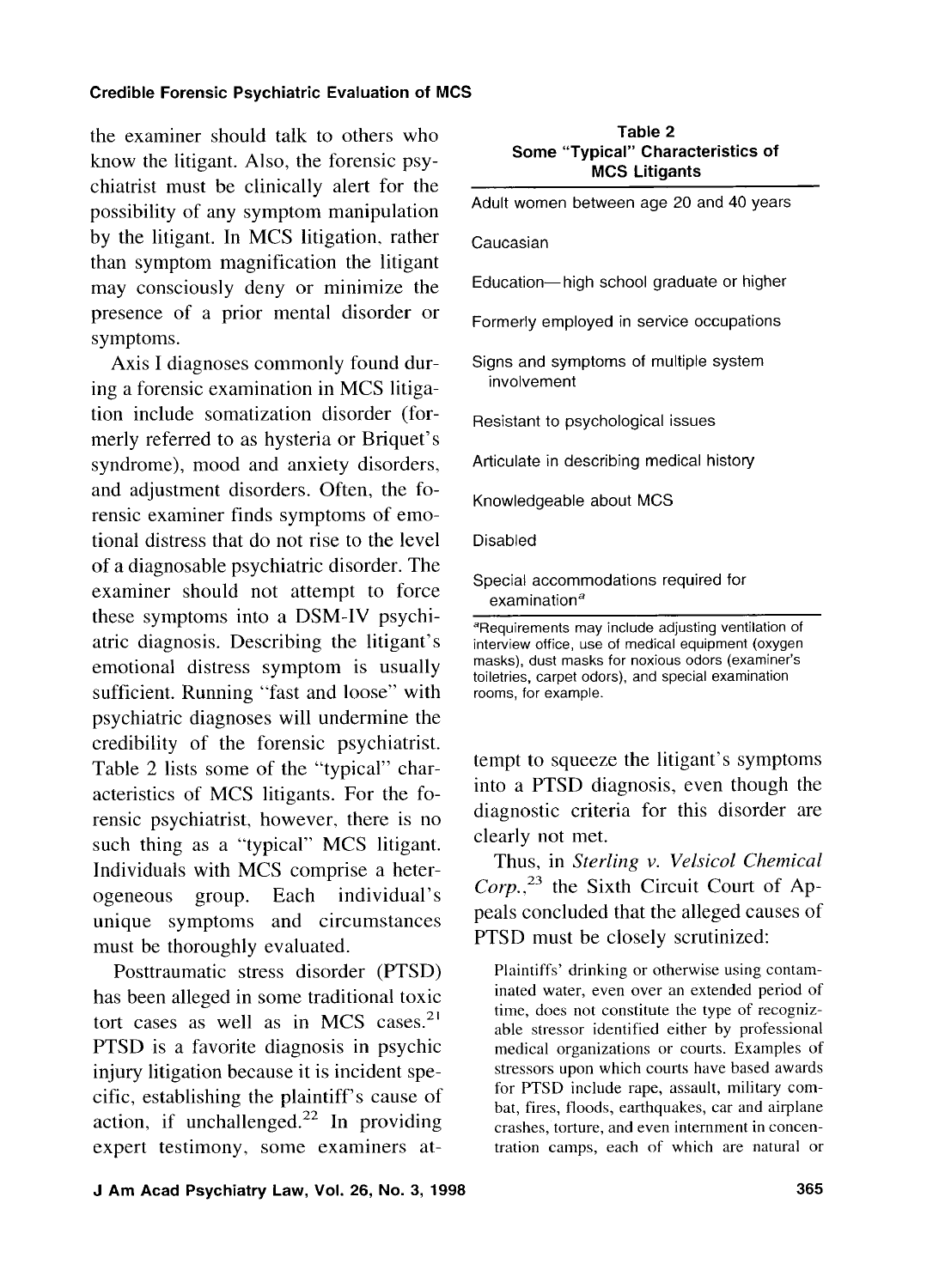man-made disasters with immediate or extended violent consequences. . . . Whereas consumption of contaminated water may be an unnerving occurrence, it does not rise to the level of the type of psychologically traumatic event that is a universal stressor. A plaintiff's claim that a particular event or series of events caused him PTSD must be subjected to the closest scrutiny. The court must demand that a plaintiff produce sufficient authority that the particular event constitutes a "recognized stressor" or a psychologically traumatic event which would produce significant symptoms of distress in almost everyone experiencing such an event. In the instant case, the plaintiffs produced none, and this court can identify no relevant authority that the consumption of contaminated water is a recognized stressor upon which an award of PTSD can rest. Additionally, plaintiff's experts presented no evidence establishing that any of the plaintiffs were, in fact, "retraumatized" through recurrent and intrusive recollections or dreams of drinking the contaminated water. Plaintiff Johnson's nightmares about "what was happening to [his] children and [constant preoccupation] with what their condition was and . . . might be in the future" merely describe his reasonable fear of increased risk of cancer and other disease. Since each plaintiff failed to satisfy all of the criteria necessary for a diagnosis of PTSD, we reverse the district court's award for damages.

If a DSM-IV diagnosis is made, the examiner must be able to provide sufficient data to support the diagnosis. The unsubstantiated diagnosis of a psychiatric disorder has no place in the credible psychiatric evaluation.

Axis **II: Personality Disorders** According to the DSM-IV, a personality disorder "is an enduring pattern of inner experience and behavior that deviates markedly from the expectations of the individual's culture, is pervasive and inflexible, has an onset in adolescence or early adulthood, is stable over time, and

leads to distress or impairment" (p. 629).12

The evaluation of litigants for personality disorders tends to be deferred or overlooked by some forensic psychiatric examiners. Examiners may ignore personality disorder diagnoses because they seem irrelevant or unimportant compared with an Axis I disorder. A common problem is that examiners fail to consider comorbidity—the occurrence of more than one psychiatric disorder in the examinee. Also, the diagnostic criteria for a personality disorder may not be clearly discernible during the time allotted for the forensic psychiatric examination. In clinical practice, a personality disorder may become apparent only after many therapy sessions. Thus, examiners may not want to make tenuous personality disorder diagnoses that may provide opposing counsel with additional ammunition for crossexamination.

The criteria for the diagnosis of personality disorders are "soft" compared to the more firmly established diagnostic criteria for Axis I disorders. Personality tests are available that permit the rapid assessment of Axis I1 disorders. Consultation with a forensic psychologist can be helpful in determining the presence or absence of a personality disorder. However, personality test results cannot be solely relied upon in making a personality disorder diagnosis. The evaluation process must be clinically informed by an experienced and knowledgeable test evaluator. Self-report questionnaires or semistructured interviews that arrive at a personality disorder diagnosis by direct questions derived from Axis I1 criteria were found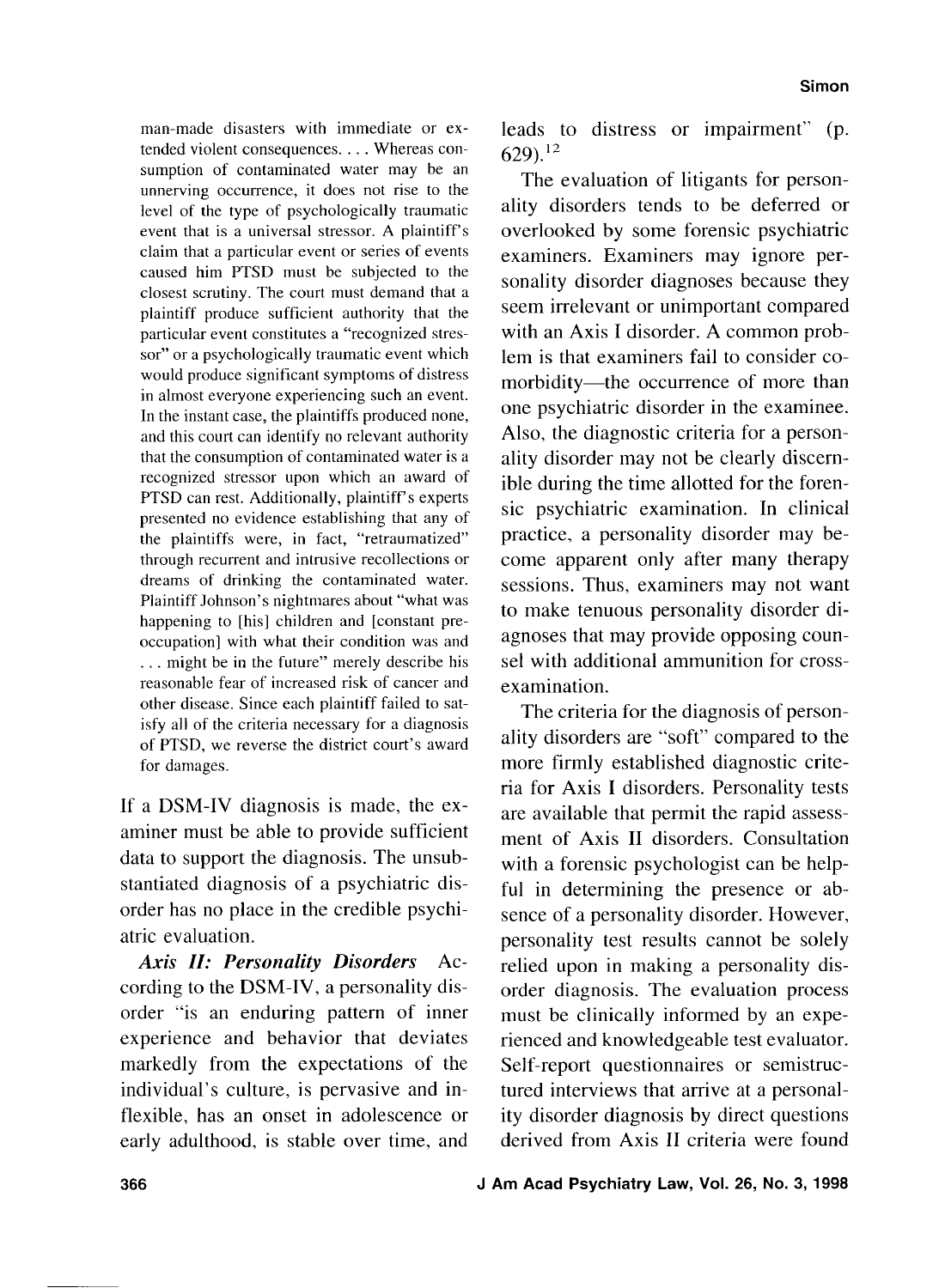## **Credible Forensic Psychiatric Evaluation of MCS**

to be only marginally useful because of examinee defensive biases.<sup>24</sup> Interviews of individuals who know the litigant may help corroborate the presence or absence of an Axis **I1** diagnosis.

Personality disorders occur rather frequently among litigants, either alone or in conjunction with an Axis I disorder. Individuals with personality disorders usually experience troubled relationships, work impairments, and stressful life experiences. There is a high degree of psychiatric morbidity associated with personality disorders that includes self-destructive behaviors, suicide, violence, moribund marriages, destroyed lives, desperate isolation and the high utilization of health care resources.<sup>25</sup> MCS symptoms may reflect or become a convenient focus for the personal distress experienced by individuals with personality disorders.

The incidence of childhood abuse in persons with diagnosed personality disorders. particularly borderline personality disorder, is reported to be high. $26$  Staudenmayer *et al.*<sup>27</sup> found a history of child abuse in a series of patients presenting with MCS. The authors note that highly significant life stressors occurring in childhood were difficult to elicit. often becoming apparent only after months of psychotherapeutic work. One-day examinations or simple, self-report questionnaires are usually insufficient to obtain an abuse history, if present. Moreover, Staudenmayer reported significant success in treating MCS symptoms by identifying and addressing the underlying psychiatric disorder caused by the abuse.

*Axis* **111:** *General Medical Conditions*  Axis **111** is used for discussing current

 $\sim 10^{11}$  km s  $^{-1}$ 

general medical conditions that are relevant to the understanding and management of an individual's psychiatric disorder. MCS litigants usually have a multiplicity of current and past medical symptoms and disorders. Because of the significant representation of somatization disorders among MCS litigants, voluminous medical records usually exist that memorialize frequent visits to a variety of doctors and a high utilization of medical resources.

The protean symptoms associated with MCS can be found among a wide variety of medical disorders. The credible forensic psychiatric evaluation requires careful review of all available current and past medical records. Litigants may be taking a number of medications that can produce anxiety, depression, and other psychological symptoms. Moreover, the litigant may react to side effects of medications with psychological distress. A careful drug inventory is part of the credible psychiatric evaluation. If possible, the forensic psychiatrist should review the reports of all medical experts involved in the current litigation before rendering an opinion or report.

MCS litigants often complain of shortness of breath or tightness of the chest, eye irritation, gastrointestinal pain or discomfort, headache, nose and throat irritation, fatigue, lethargy, muscle and joint pain, skin irritations, dizziness, increased sensitivity to odors, cough, memory loss or impairment, auditory problems, sleep disturbances, urinary difficulties. chest pain, numbness and tingling sensations, problems with concentration, and sinusitis.<sup>5</sup> Other symptoms such as confusion,

**J Am Acad Psychiatry Law, Vol. 26, No. 3, 1998 367**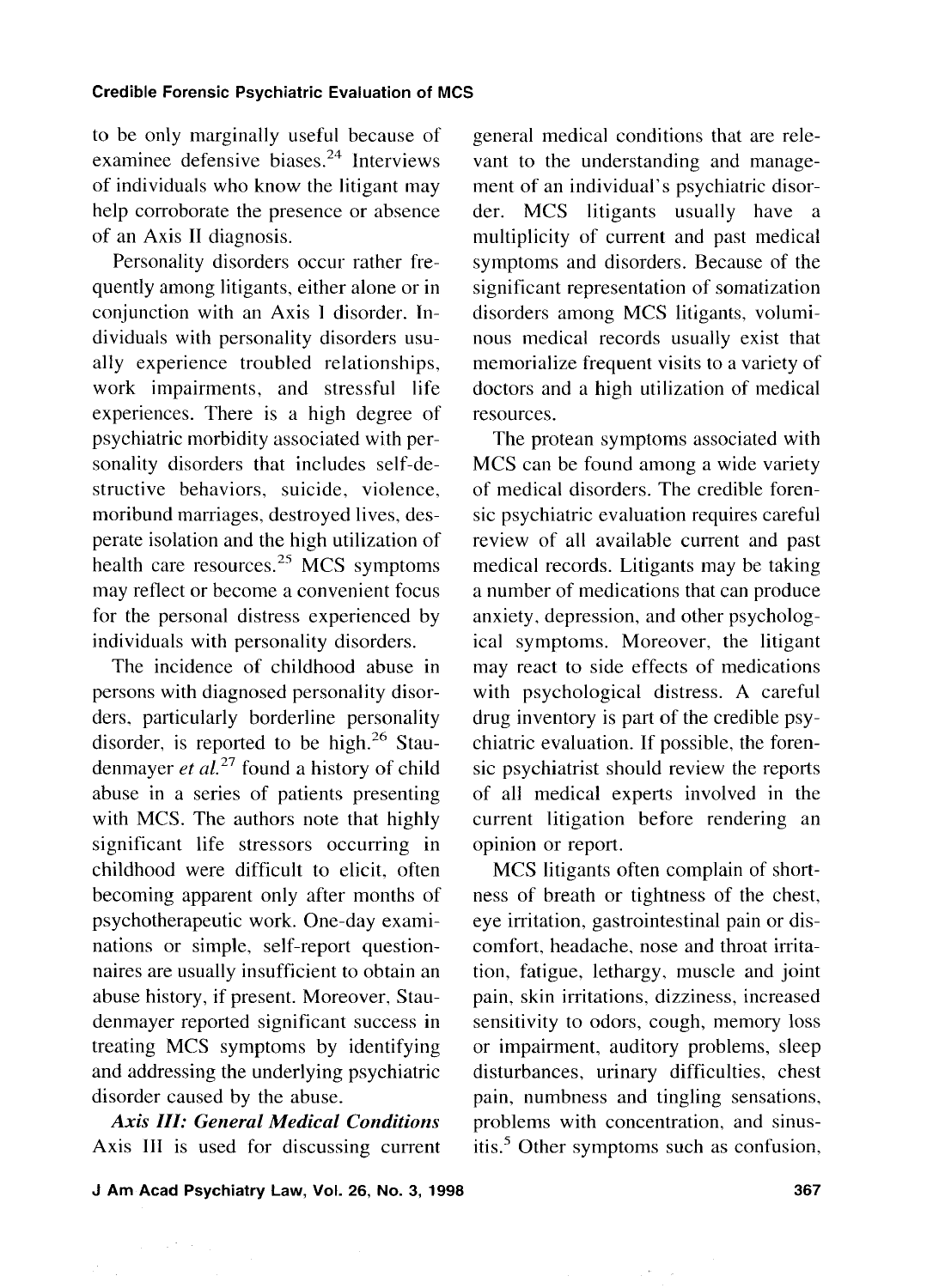menstrual difficulties, and palpitations are also frequently present. The base rate occurrence of these symptoms in the general population is quite high. For example, aggregation of these symptoms can be found in such medical conditions as the common cold or flu or among individuals with somatization disorders. The credible forensic psychiatric evaluation will consider the possibility of alternative medical causation of MCS symptoms. A comprehensive medical evaluation, including complete laboratory studies, should be available and reviewed carefully. If possible, direct communication with the physician who performed the medical examination should be made to clarify any confusing physical and laboratory findings. The forensic psychiatrist should be familiar with the scientific literature concerning medical findings in MCS.

*Axis IV: Psychosocial and Environmental Problems* Axis IV is used to evaluate psychosocial and environmental problems that may affect diagnosis, treatment, and prognosis of Axis I and TI mental disorders. Table 3 lists some of the major categories of life stressors that the clinician must consider when conducting a forensic psychiatric evaluation. For example, having an adolescent child at home usually constitutes a major psychological stressor. Psychosocial distress can produce symptoms similar to or identical with organic mental disorders.<sup>28</sup>

The competent forensic psychiatric evaluation of the MCS litigant considers the possibility of multiple or alternative causation in assessing the litigant's symptoms. Collateral sources of information may include interviews with

**Table 3 Assessing Psychosocial Stressors** 

| Illness or injury     |
|-----------------------|
| Marital               |
| Interpersonal (other) |
| Parenting             |
| Occupational          |
| Financial             |
| Legal                 |
| Life phase            |
| Living circumstances  |
| Family issues         |
| Other life exigencies |

third parties who know the litigant, as well as work records, school records, police records, all medical and mental health records, prior litigation records, financial records, and any other relevant sources of information. The finding of current or past psychiatric conditions usually indicates the presence of multiple psychosocial stressors. Even when the litigant is exposed to a toxic substance capable of producing mental impairments, alternative causation of symptoms must be considered. We all live in a sea of stressors. Psychiatric reports of MCS litigants that do not consider multiple or alternative causations in the evaluation of psychic injury claims are not credible.

In MCS cases, the forensic psychiatrist must evaluate the litigant's perception of harmful toxic exposure and its sequelae. Most psychiatrists have considerable experience in assessing their patients' perceptions of risk and danger. Risk perception may be real or unrelated to real risk. It may be present even in the absence of risk in toxic cases.<sup>16</sup> Risk perception reflects individual, cultural, social, and situational variables. Whether accurate or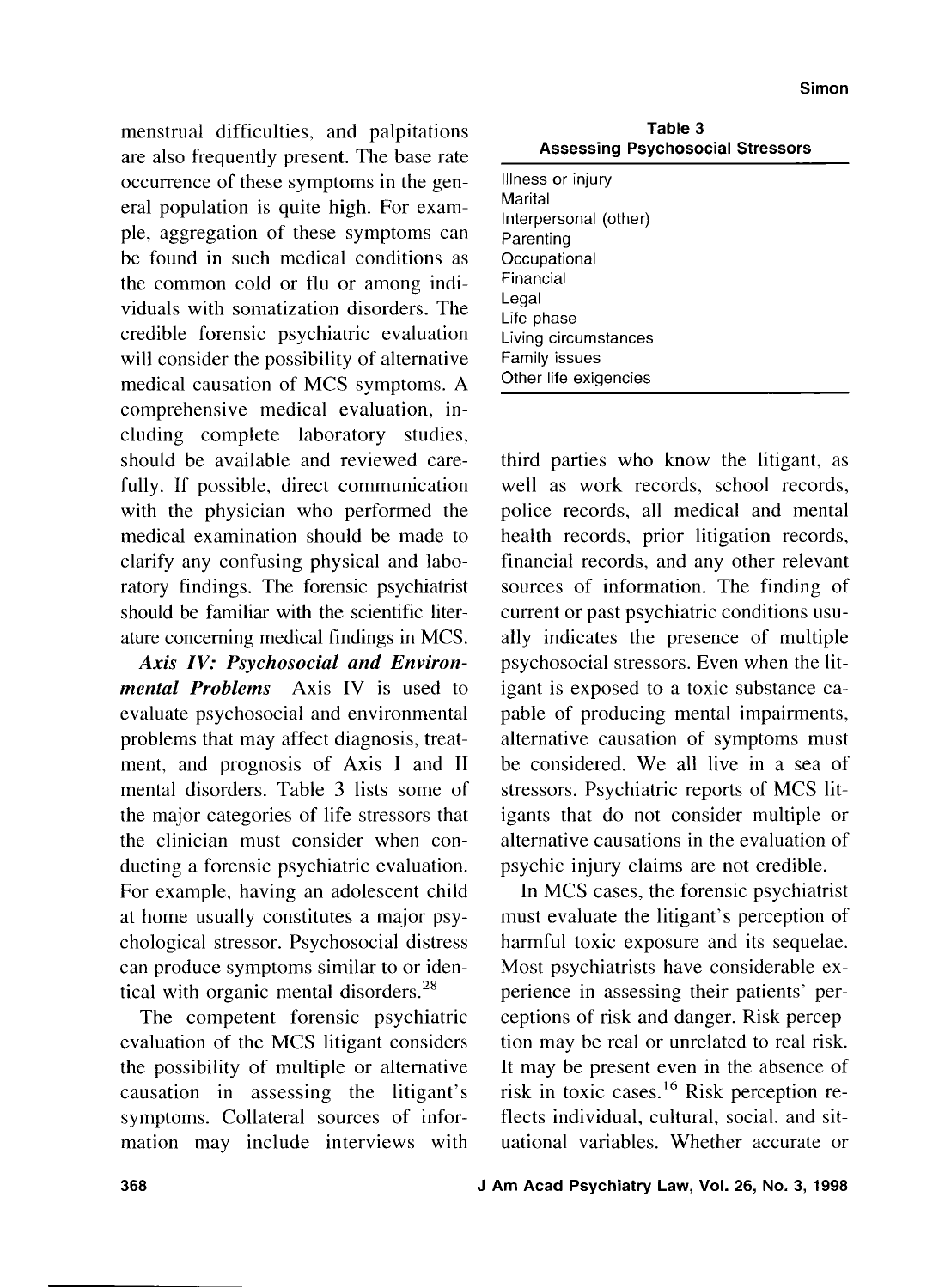not. the perception of being harmed by toxic compounds can be very troubling. The litigant suffers from his or her perceptions even if no evidence exists of any health hazard from the chemical exposure. However, the fact that the MCS litigant is suffering is usually not at issue, only the cause of the suffering.

It is the forensic psychiatrist's task to form an opinion that best explains the litigant's symptoms and impairments among plausible alternatives. For example, litigants may experience major psychological distress if they must move from their homes because of the threat, real or perceived, of continuing toxic exposure. The real estate value of their homes may be considerably depressed, or essentially worthless. A credible psychiatric evaluation must consider a wide variety of stressors in the overall evaluation of the litigant. Psychiatric experts should be able to opine whether a given psychiatric disorder can be caused by an alleged toxic agent, based on their knowledge and experience. However, the court must ultimately decide whether the litigant's psychic injuries are related to toxic exposure, after review and consideration of all of the facts.

MCS litigation itself is a major psychological stressor because the credibility of the litigant's symptoms and impairments are vigorously challenged. The litigant's entire life will undergo minute scrutiny by defense counsel, usually accompanied by a thorough psychiatric examination. Extended, fatiguing depositions are common, with the stress often heightened by the adversarial interactions of the attorneys. Under these circumstances, the litigant may psychologically regress, manifesting intensified symptoms and further entrenchment of both physical and psychological complaints. The credible psychiatric examination must assess the role of litigation stress in the litigant's current clinical picture.

*Axis* V: *Global Assessment of Functioning* Axis V is used to assess the clinician's judgment of the individual's overall level of functioning. The Global Assessment of Functioning Scale (GAF) is a means of evaluating psychological, social, and occupational functioning. For a more complete assessment of functional impairment, Axis V of DSM-IV can be used in conjunction with the latest edition of the American Medical Association's Guides to the Evaluation of Permanent *Impairment.*<sup>29</sup> Other assessment approaches are also available.<sup>30</sup> In MCS litigants, the forensic psychiatric examiner may have difficulty separating physical from psychological impairments. For example, sexual dysfunction can be caused by the presence of a physical disorder, a psychiatric disorder, or both. as well as by the medications used to treat the disorders. Moreover, it is not enough to rely solely upon the forensic examiner's "clinical experience" in making impairment assessments. Such judgments can be idiosyncratic or even deviant when subject to litigation pressures.

No matter how ominous a psychiatric diagnosis may appear to be, courts assess the claimant's actual level of functional impairment in assessing damages. For example, some chronic schizophrenic patients with a long history of hallucinations and delusions can take reasonable care of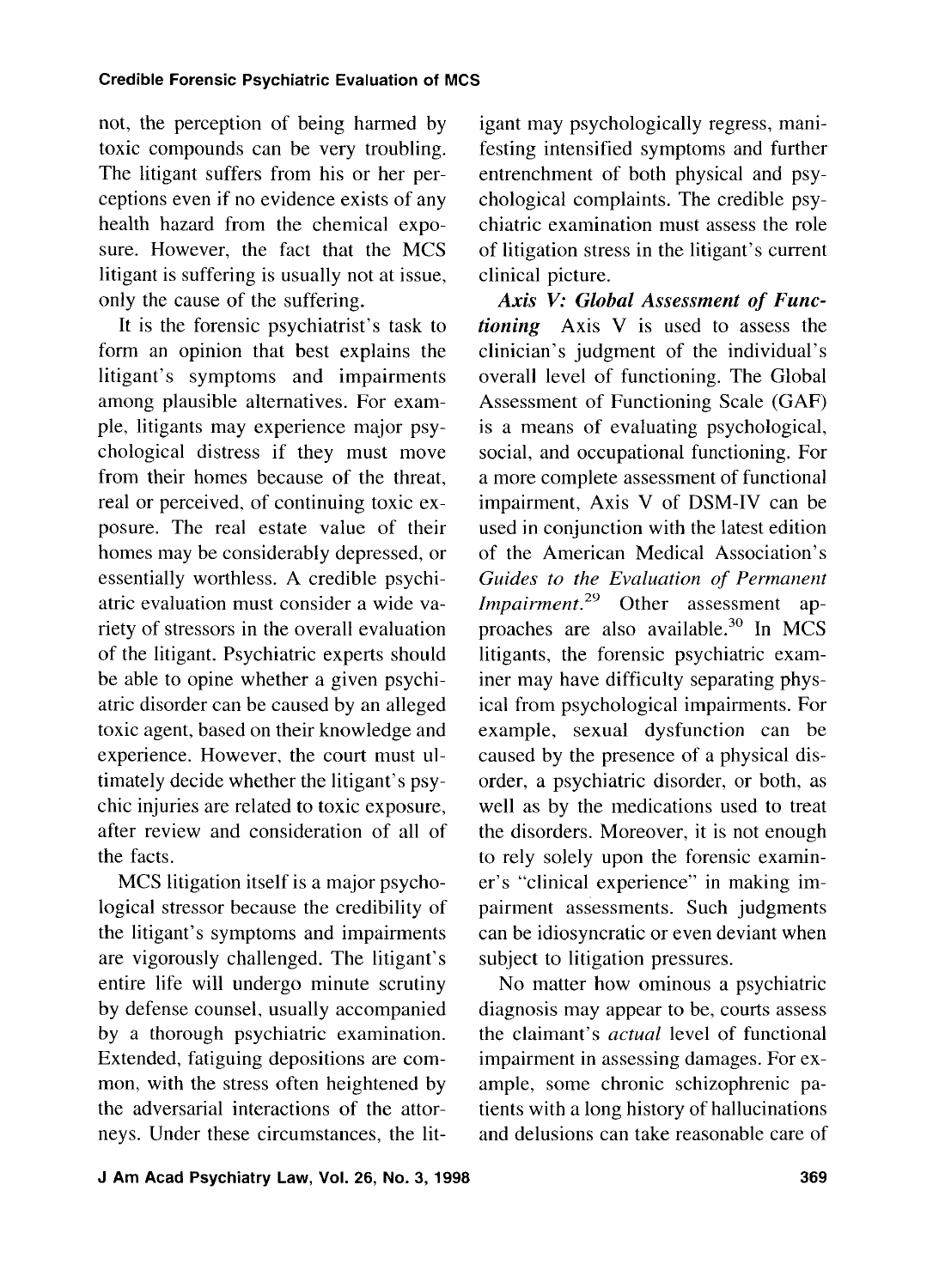themselves and stay employable. A specific diagnosis, by itself, does not imply a certain level of impairment.<sup>13</sup>

Most traditional toxic tort litigants appear to go about their lives and function reasonably well. On the other hand, MCS litigants with prominent physical symptoms often claim considerable impairment in functioning. Some will claim total disability. Psychological dysfunction is usually claimed to be secondary to the physical problems.

As part of their claimed disability, MCS litigants may request special accommodations before they agree to be examined. The forensic psychiatrist should consider meeting reasonable requests, if possible. For example, allowing for a number of breaks is acceptable, so long as the continuity of the examination is not undermined. Some examples of problematic requests are that the forensic psychiatrists not use deodorants or fragrances on the day of the examination; that the psychiatric examination be conducted while the litigant's face is hidden behind a surgical mask, or that special ventilatory adjustments be made in the examiner's office (closing all windows and turning off ventilation).

Special accommodations or the use of medical equipment must not be allowed to undercut the credibility of the forensic psychiatric examination. If, for example, a dust or oxygen mask must be used by the litigant throughout the examination, the psychiatrist will need to assess the adequacy of the forensic examination. If the examination is heavily encumbered by inhibitors and distractors, a credible forensic psychiatric evaluation may not

be possible. Moreover, the professional comfort of the examiner is also important to the conduct of a credible examination. De facto proof of disability should not be presumed from the granting of special requests or permission to use portable medical equipment during the examination. Careful evaluation of functional impairment must still be conducted.

A credible assessment of psychological functioning of the MCS and traditional toxic tort litigant requires obtaining an accurate preincident history. A comparison should be made between current and past functioning. Generally, past psychological functioning is a predictor of postincident prognosis. Also, the stressful role played by litigation needs to be part of an assessment of functional impairment of the MCS litigant.

## **The Expert's Role**

Because of the intense controversy surrounding MCS litigation, the forensic psychiatrist may have difficulty maintaining a position of neutrality. The Ethics Guidelines of the American Academy of Psychiatry and the Law require of the forensic psychiatrist honesty and the striving for objectivity (Section IV). $^{31}$ Psychiatric experts who hold strong, unmodifiable biases concerning MCS should not undertake these cases, no matter how desirable they may appear to be to attorneys as experts for one side or the other in litigation. The forensic examiner must not suggest or attempt treatment of the MCS litigant. Moreover, the litigant's symptoms should not be affirmed or debunked. Debating the litigant about MCS has no place in the credible forensic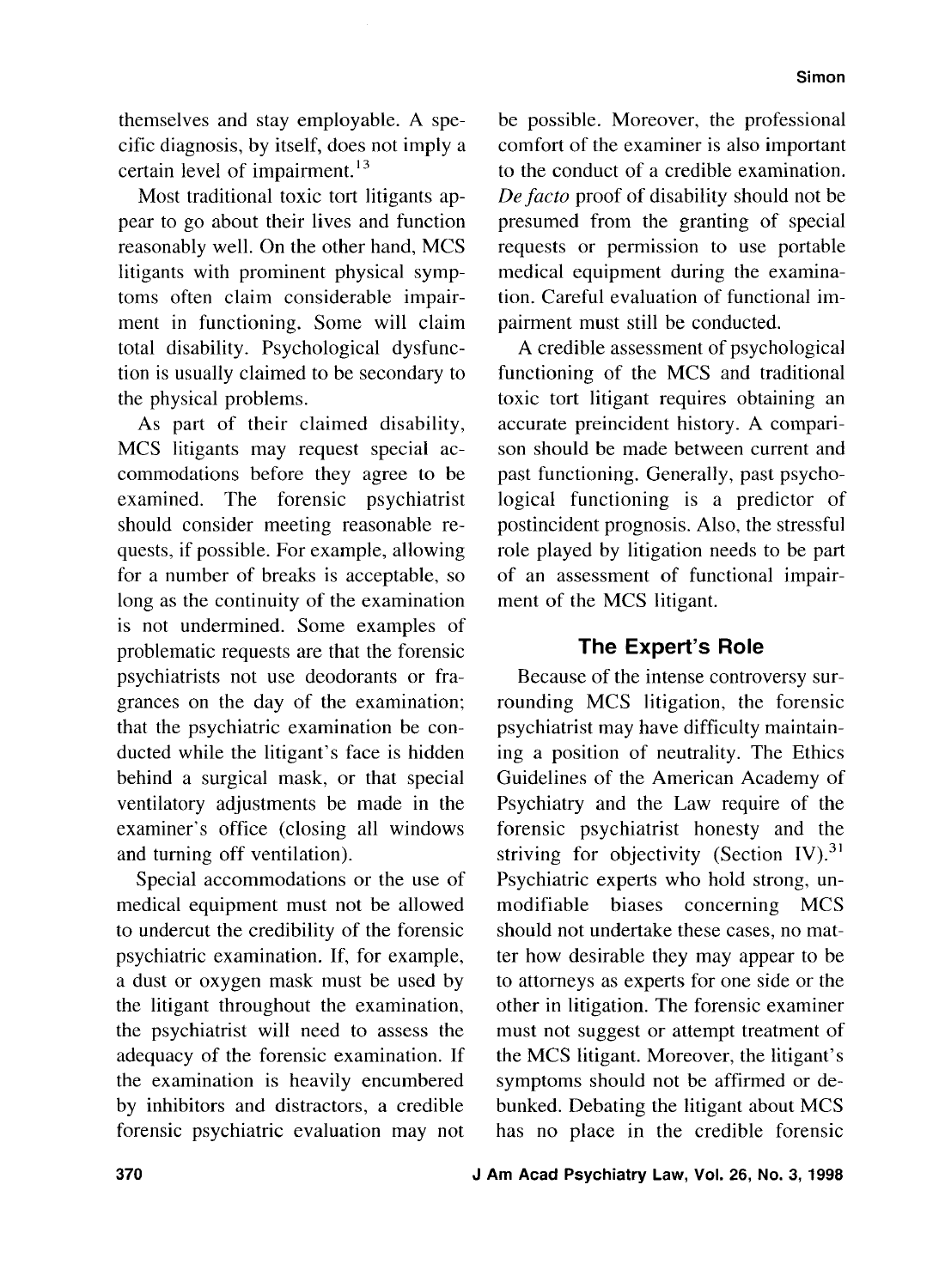psychiatric examination. Honesty and striving for objectivity require that the forensic psychiatrist provide reasoned opinions to the court based upon the competent analysis of existing peer-reviewed studies.

In Sterling, noted above, the admissibility of expert testimony based upon its helpfulness, was governed by Rule 702 of the Federal Rules of Evidence. $32$  The court held that testimony by a pediatrician and an immunologist that the ingestion of drinking water contaminated by a nearby chemical waste site caused damage to the immune system of the plaintiffs was inadmissible. The court stated, "without the requisite clinical tests and a widely accepted medical basis for reaching its conclusions, plaintiffs' experts' opinions are insufficient to sustain plaintiffs' burden of proof that the contaminated water damaged their immune system."33 Numerous MCS cases have been excluded under Daubert.<sup>34</sup> As a result, some MCS cases are being litigated under the theory that low level chemical agents cause a toxic encephalopathy.

The testimony of experts in MCS litigation runs the full gamut from credible to incredible. The standard for the admissibility of scientific evidence enunciated by the U.S. Supreme Court in Daubert v. Merrell Dow Pharmaceuticals, Inc. $35$  will require stricter scrutiny of expert testimony by judges. Judges, acting as gatekeepers, will require psychiatrists and other mental health professionals to support their opinions with demonstrable clinical and scientifically supported data.36 The legal system is telling all experts to "prove it," consistent with professional ethical codes (Sect. IV). $31$  However, behavioral science experts may be given wider latitude in their testimony. In Moore v. Ashland Chemical,  $Inc,$ <sup>37</sup> the U.S. Court of Appeals for the Fifth Circuit held that testimony based on clinical medicine is not "hard science." Therefore, it is not subject to the factors governing the admissibility of scientific testimony as established by Daubert. In  $McKendall$  v. Crown Control Corp., $38$  the U.S. Court of Appeals for the Ninth Circuit held that the admissibility of expert testimony need not be based solely on scientific knowledge and Daubert criteria. Instead, expert testimony may be based on the experience or training of the expert.

In MCS litigation, physicians and mental health professionals who have treated the patient are frequently converted into expert witnesses. For psychiatrists and other mental health professionals, treater and expert witness roles are incompatible and should be avoided.<sup>39, 40</sup> Plaintiff attorneys should seriously consider retaining a forensic psychiatrist to function in the role of the expert. The treating professionals can legitimately testify as a fact witness. For a variety of reasons, plaintiff attorneys often attempt to combine these roles, potentially undercutting the credibility of the treater turned expert. Opposing counsel will point out to the court the treater's conflict of interest by proffering articles from the forensic psychiatric literature and The Ethical Guidelines of the American Academy of Psychiatry and  $Law.<sup>31</sup>$ 

The question is often raised by attorneys about the usefulness of conducting a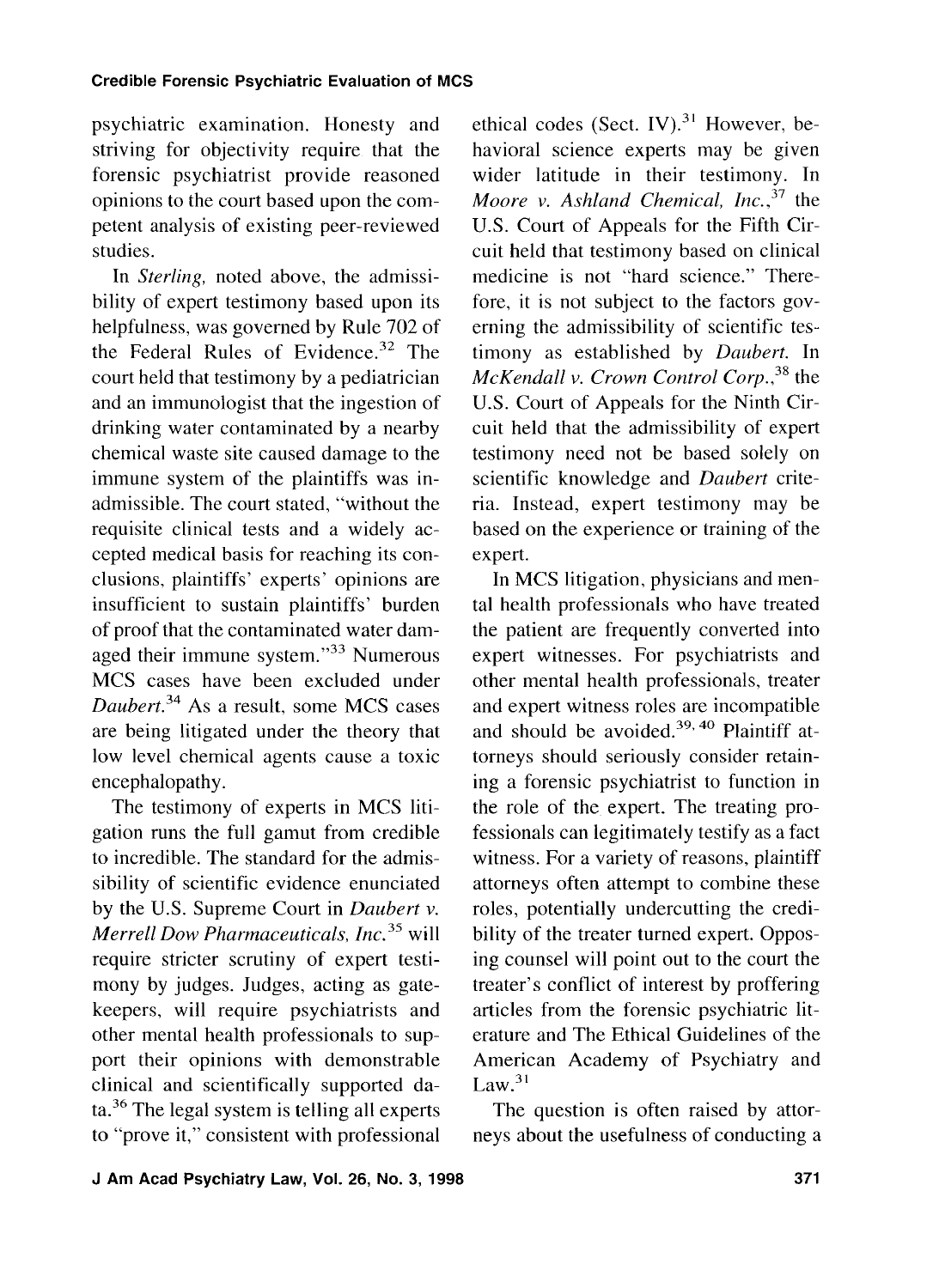| Prognostic Factor                                     | Positive     | Negative      |
|-------------------------------------------------------|--------------|---------------|
| Age                                                   | Younger      | Older         |
| Symptoms                                              | Acute        | Chronic       |
|                                                       | $(6$ months) | $(>6$ months) |
| Work history                                          | Satisfying   | Unsatisfying  |
| Relationships                                         | Supportive   | Dysfunctional |
| Prior psychiatric history                             | No.          | Yes           |
| Concurrent medical disorders                          | Treatable    | Untreatable   |
| Concurrent psychiatric disorders                      | Treatable    | Untreatable   |
| Psychological insight                                 | Yes          | No.           |
| Leisure activities/Interests                          | Yes          | No            |
| Sex life                                              | Gratifying   | Ungratifying  |
| Marital status                                        | Married      | Single        |
| Currently employed                                    | Yes          | No.           |
| Symptom reenforcers (litigation, unproven treatments) | Nο           | Yes           |

**Table 4 Some Prognostic Factors in MCS Litigants** 

psychiatric examination of the litigant. Will the examination of the litigant pass the "so what?" test or, even worse, potentially harm the attorney's case? No assurances can be given ahead of time. This decision is a judgment call that the attorney will need to make based on his or her factual understanding of the legal case. Performing a psychiatric evaluation is like performing exploratory surgery; the doctor does not know what he or she will find until the patient (litigant) is opened up. If the balance of factors seems to preclude a psychiatric examination, the forensic psychiatrist can legitimately serve in the role of consultant to the attorney rather than as an expert witness.

Prognostic statements about the course of the litigant's condition and need for future treatment are problematic. Table 4 lists some factors that must be considered, such as age, acuteness or chronicity of symptoms, prior psychiatric disorders. current diagnosable medical and psychiatric disorders, the presence of symptom

reinforcing situations and treatments, and the presence or absence of supportive relationships and adequate treatment. MCS litigants frequently withdraw from relationships. Many also experience impaired relationships because of restrictions placed on the lives of family members and friends. The personal isolation that results is usually a poor prognostic factor. Since many MCS litigants are resistant to considering psychological factors in their illness, the presence of a treatable psychiatric disorder or condition that may be causing or contributing to the symptoms often goes untreated or may be treated inappropriately.

Psychiatric experts must understand their roles in MCS litigation. The forensic expert is a spoke in the wheel of the complex litigation vehicle that the attorney will drive into court. Most often, he or she is a member of a team of experts. The forensic psychiatric expert's main functions are to perform a credible, thorough examination of the litigant and to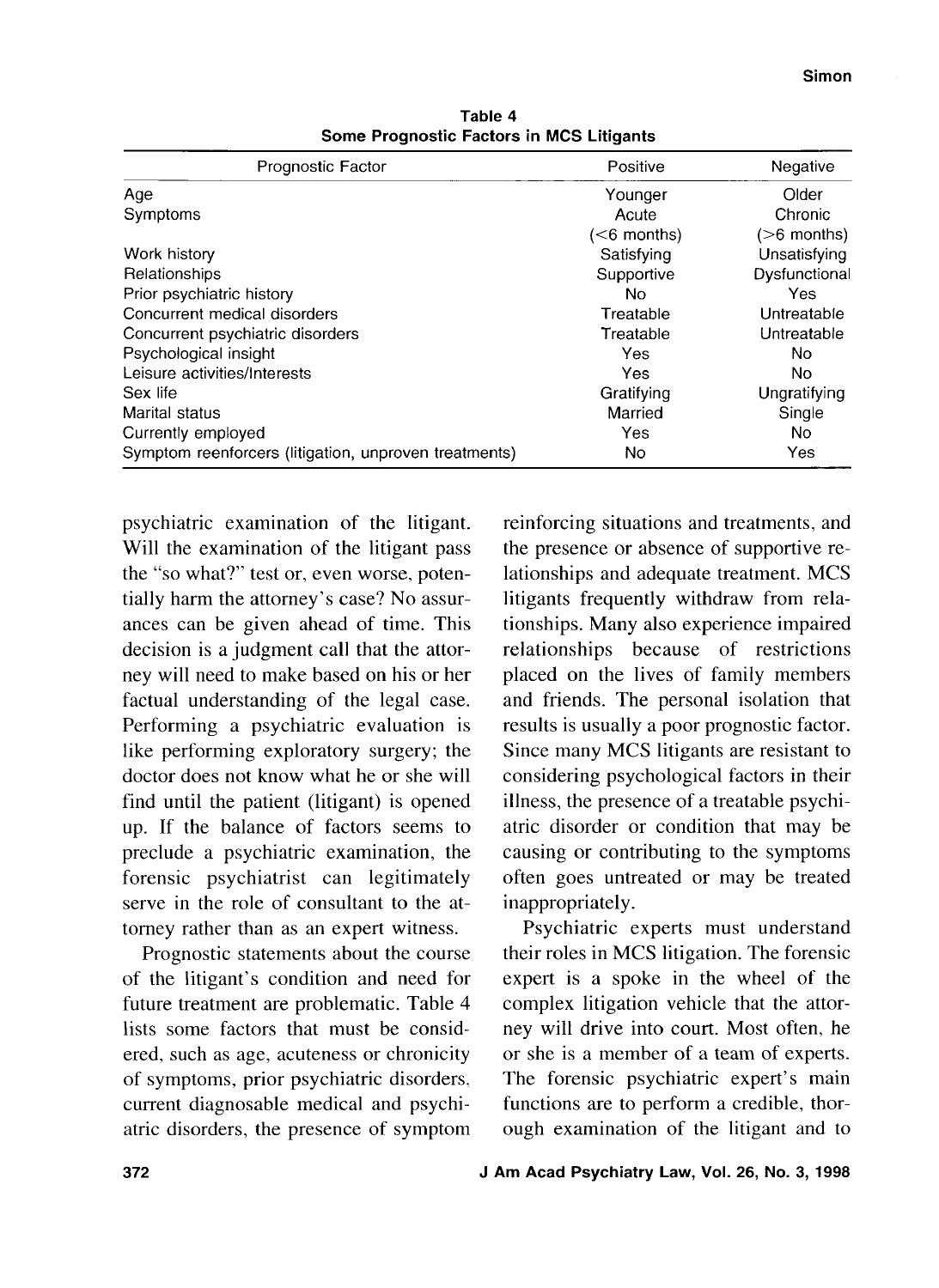## **Credible Forensic Psychiatric Evaluation of MCS**

provide testimony that is based upon honesty and the striving for objectivity.

## **Conclusions**

The credible forensic psychiatric evaluation of MCS litigants is described herein using the multiaxial diagnostic system of DSM-IV. The forensic psychiatrist must avoid taking sides in the current MCS controversy. The ethical requirements of honesty and striving for objectivity are facilitated by keeping separate the roles of therapist and expert, staying abreast of the scientific literature regarding MCS, and understanding the role of the psychiatric expert in MCS litigation.

### **Acknowledgments**

The author gratefully acknowledges the research assistance provided by Patricia A. Simon, RN, and the legal assistance of Robert Battey, Esq.

#### **References**

- 1. Cullen MR: The workers with multiple chemical sensitivities. Occup Med 2:655-61, 1987
- 2. Ziem G, McTamney J: Profile of patients with chemical injury and sensitivity. Environ Health Perspect 105(Suppl 2):417-36, 1997
- 3. Rea WJ: Chemical Sensitivity: Principles and Mechanisms. Boca Raton, FL: Lewis, 1992
- 4. Gots RE: Multiple chemical sensitivitiespublic policy. Clin Toxicol 33: 1 1 1-13, 1995
- Witorsch P, Ayesu K, Balter NJ, Schwartz SL: Multiple chemical sensitivity: clinical features and causal analysis in 61 cases. Presented at the Annual Meeting of the North American Congress of Clinical Toxicology Annual Meeting, Rochester, NY, September 16-19, 1995
- 6. Davidoff AL, Fogart L: Psychogenic origins of multiple chemical sensitivities syndrome: a critical review of the research literature. Arch Environ Health 49:3 16-25, 1994
- 7. Gots RE, Hamosh TD, Flamm WG, Carr CJ: Multiple chemical sensitivities: a symposium

on the state of the science. Regul Toxicol Pharmacol 18:61-78, 1993

- Ashford NA, Miller LS: Low-level chemical sensitivity: current perspectives. Int Arch Occup Environ Health 68:367-76, 1996
- 9. Bowler RM, Mergler D, Huel G, Cone JE: Aftermath of a chemical spill: psychological and physiological sequelae. Neurotoxicology 15:723-9, 1994
- 10. Terr AI: Immunological issues in "multiple chemical sensitivities". Regul Toxicol Pharmacol 18:54-60, 1993
- Gots RE: Multiple chemical sensitivities: distinguishing between psychogenic and toxicodynamic. Regul Toxicol Pharmacol 24:S8- S15, 1996
- American Psychiatric Association: Diagnostic and Statistical Manual of Mental Disorders (ed 4). Washington, DC: APA, 1994
- 13. Ibid., xxiii-xxiv
- 14. Simon GE, Katon WJ, Sparks PJ: Allergic to life: psychological factors in environmental illness. Am J Psychiatry 147:901-6, 1990
- Leznoff A: Provocative challenges in patients with multiple chemical sensitivity. J Allergy Clin Immunol 99:438-42, 1997
- 16. Simon RI: Cancerphobia: myth or malady in psychic injury litigation. Trauma 29:43-60, 1988
- 17. Carlin v. RFE Industries, Inc., No. 88-CV-842, 1995 WL 760739 (N.D.N.Y. 1995)
- 18. Brinkley KE, Kutcher S: Panic response to sodium lactate infusion in patients with multiple chemical sensitivity syndrome. J Allergy Clin Immunol 99:570-4, 1997
- 19. Simon RI, Wettstein RM: Toward the development of guidelines for the conduct of forensic psychiatric examinations. Bull Am Acad Psychiatry Law 25: 17-30, 1997
- 20. Simon RI: "Three's a crowd": the presence of third parties during the forensic psychiatric examination. J Psychiatry Law 24:3-25, 1996
- 21. Schottenfeld RS, Cullen MR: Occupationinduced post traumatic stress disorders. Am J Psychiatry 142: 198-202, 1985
- 22. Simon RI: Toward the development of guidelines in the forensic psychiatric examination of posttraumatic stress disorder claimants, in Post-Traumatic Stress Disorder in Litigation: Guidelines for Forensic Assessment. Edited by Simon RI. Washington, DC: American Psychiatric Press, 1995, pp 31-84
- 23. Sterling v. Velsicol Chemical Corp., 855 F.2d 1188, 1210 (6th Cir. 1988)
- 24. Westen D: Divergences between clinical and research methods for assessing personality disorders: implications for research and the
- **J Am Acad Psychiatry Law, Vol. 26, No. 3, 1998**